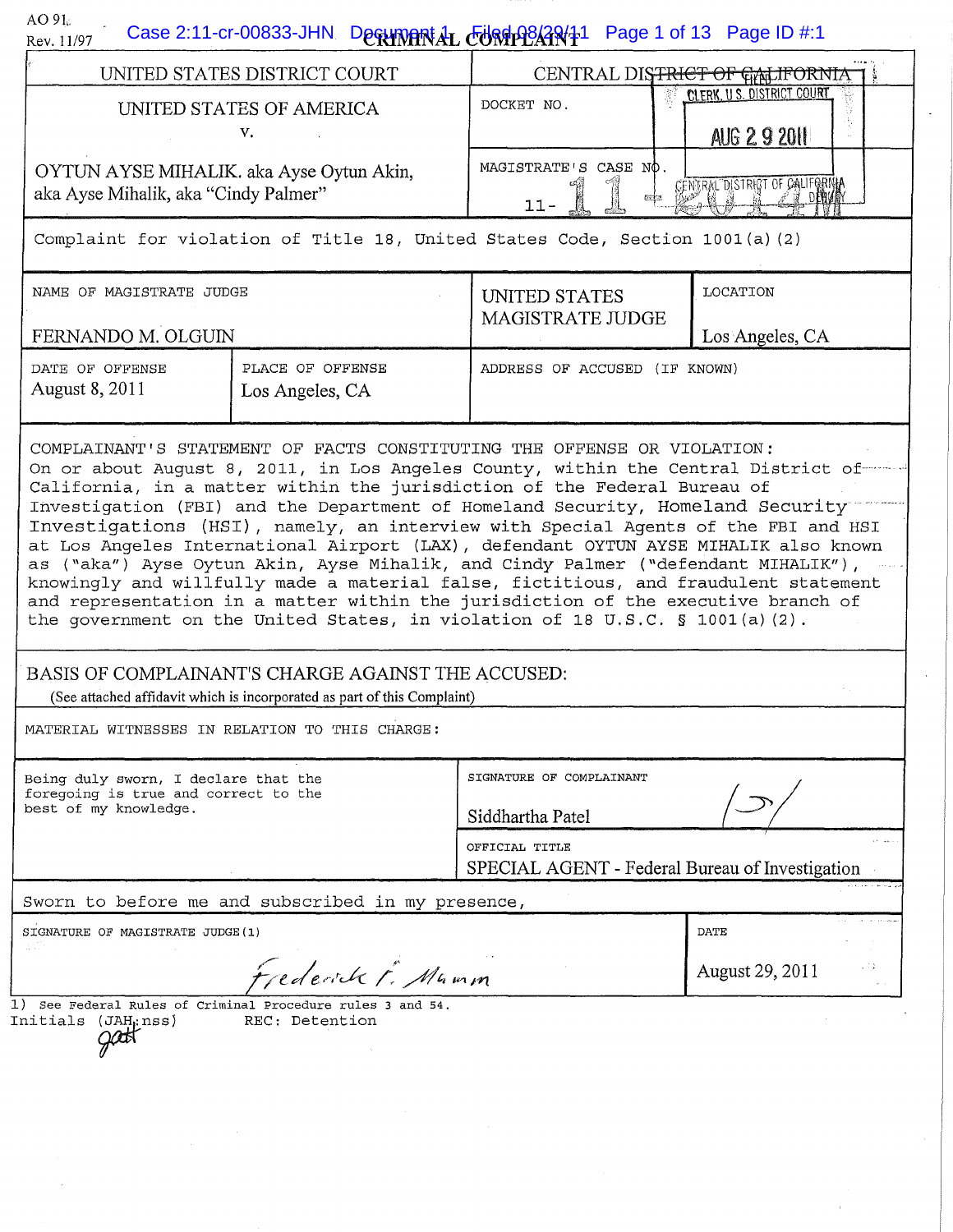Case 2:11-cr-00833-JHN Document 1 Filed 08/29/11 Page 2 of 13 Page ID #:2

### **AFFIDAVIT IN SUPPORT OF CRIMINAL COMPLAINT**

I, Siddhartha Patel being duly sworn, hereby state the following under penalty of perjury:

# **I. INTRODUCTION**

1. (U) I am an investigative or law enforcement officer of the United States within the meaning of 18 U.S.C. § 2510(7), who is empowered by law to conduct investigations of, and to make arrests for, offenses enumerated in 18 U.S.C. § 2516. I am a Special Agent (SA) with the Federal Bureau of Investigation (FBI), and have been so employed since March 2003. I am currently assigned to the Orange County Joint Terrorism Task Force (JTTF) at the Santa Ana Resident Agency of the FBI Los Angeles Field Division. Before joining the FBI, I graduated from Carnegie Mellon University with a Bachelor of Science degree in Industrial Management and a Master of Science degree in Public Policy and Management. During my time with the FBI, I have conducted numerous investigations into criminal activities, including investigations that involved individuals who sent money overseas, and individuals who made material false statements to federal agencies. As a result of my experience in these investigations, I am familiar with the motives, strategy, tactics, and methods of those engaged in these types of criminal activities. I have attended numerous trainings regarding international criminal activities. I have also worked with other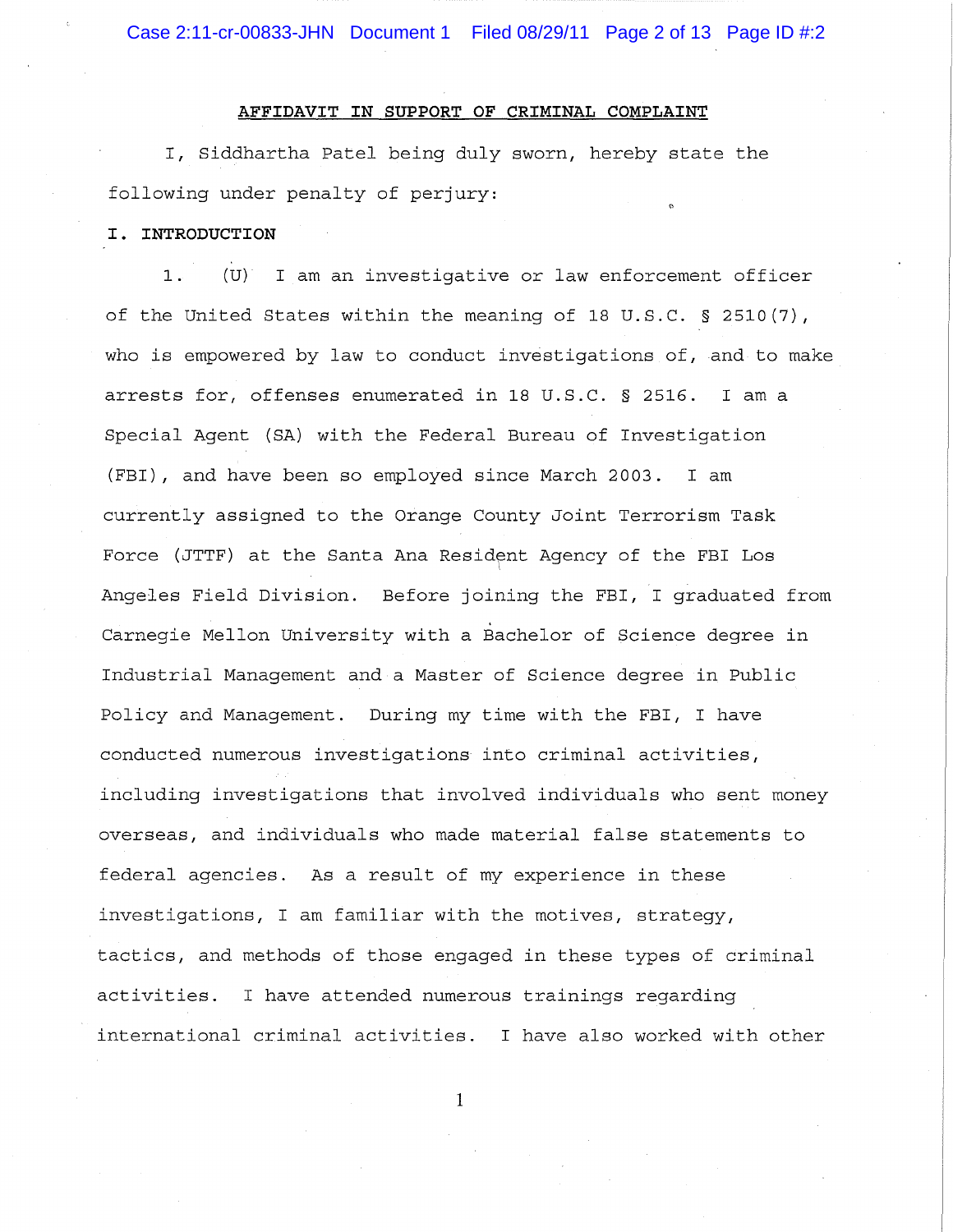# Case 2:11-cr-00833-JHN Document 1 Filed 08/29/11 Page 3 of 13 Page ID #:3

agencies involved in international investigations, traveled overseas in connection with sensitive matters, and interviewed individuals associated with international crimes.

2. (U) This affidavit is made in support of a criminal complaint charging OYTUN AYSE MIHALIK, aka Ayse Akin, aka Ayse Oytun Akin, aka Ayje Oytun Akin, aka Oytun Akin, aka Ayse Mihalik, aka Oytun A. Mihalik, aka Cindy Palmer (MIHALIK) with making a material false statement to a federal agency in a matter within the jurisdiction of the executive branch of the government of the United States, in violation of 18 U.S.C. § 1001(a) (2).

3. (U) The facts set forth in this affidavit are based upon my 'personal observations, my training and experience, and information obtained from various FBI agents and Task Force Officers. This affidavit is intended to show only that there is sufficient probable cause for the requested criminal complaint and does not purport to set forth all of my knowledge of, or the government's investigation into, the matters described herein. Unless specifically indicated otherwise, I have recounted the conversations and statements described in this affidavit in substance and in part only. Furthermore, all dates set forth below are on or about the dates indicated.

### **II. SUMMARY OF PROBABLE CAUSE**

4. On August 8, 2011, the FBI, an agency within the executive branch of the Government of the united States, was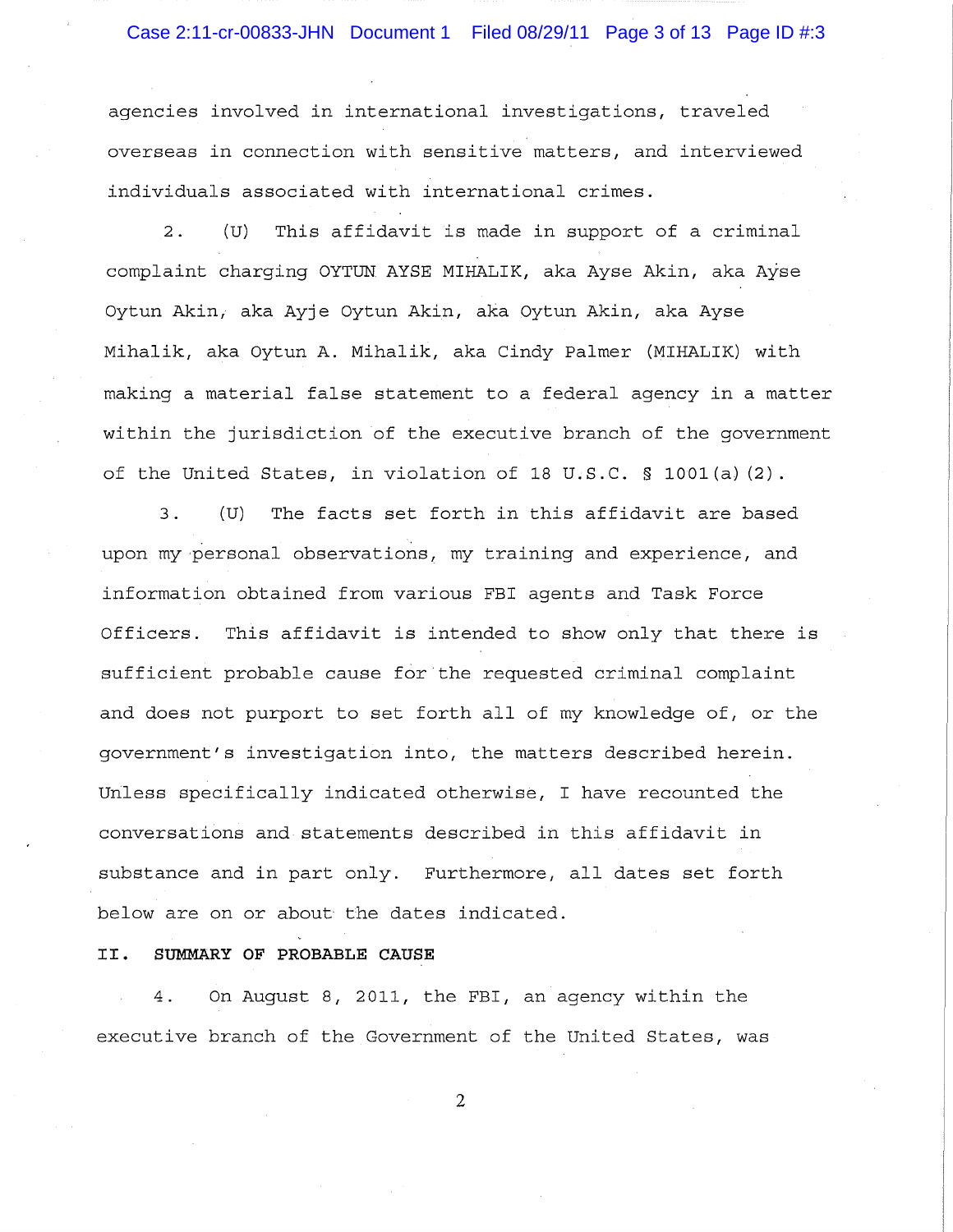conducting a criminal investigation. On the same date, August 8, 2011, as part of that investigation, federal agents interviewed MIHALIK. Among other questions, the federal agents asked MIHALIK whether she had ever sent money to anyone overseas using a name other than her own. MIHALIK responded by telling the federal agents that she had never sent money using any name other than her own. This statement was material and knowingly false. Documents obtained from Western Union establish that MIHALIK used the alias "Cindy Palmer" to send money on December 29, 2010 and January II, 2011 to an individual in Pakistan (Pakistan Individual) .1

### **III. APPLICABLE STATUTE**

5. Title 18, United States Code, Section 1001 (a) (2) (False Statements to a Government Agency) provides" [W]hoever, in any matter within the jurisdiction of the executive, legislative, or judicial branch of the Government of the United States, knowingly and willfully . . makes any materially false, fictitious, or fraudulent statement or representation  $\ldots$  shall be fined under this title, imprisoned not more than 5 years or, if the offense involves international or domestic terrorism (as defined in section 2331), imprisoned not more than 8 years, or both."

 $1$  The use of the term "Pakistan Individual" is not meant to imply that the individual is a Pakistani national or of Pakistani descent. I refer to him as the "Pakistan Individual" because the evidence shows that MIHALIK is sending funds to an individual in Pakistan.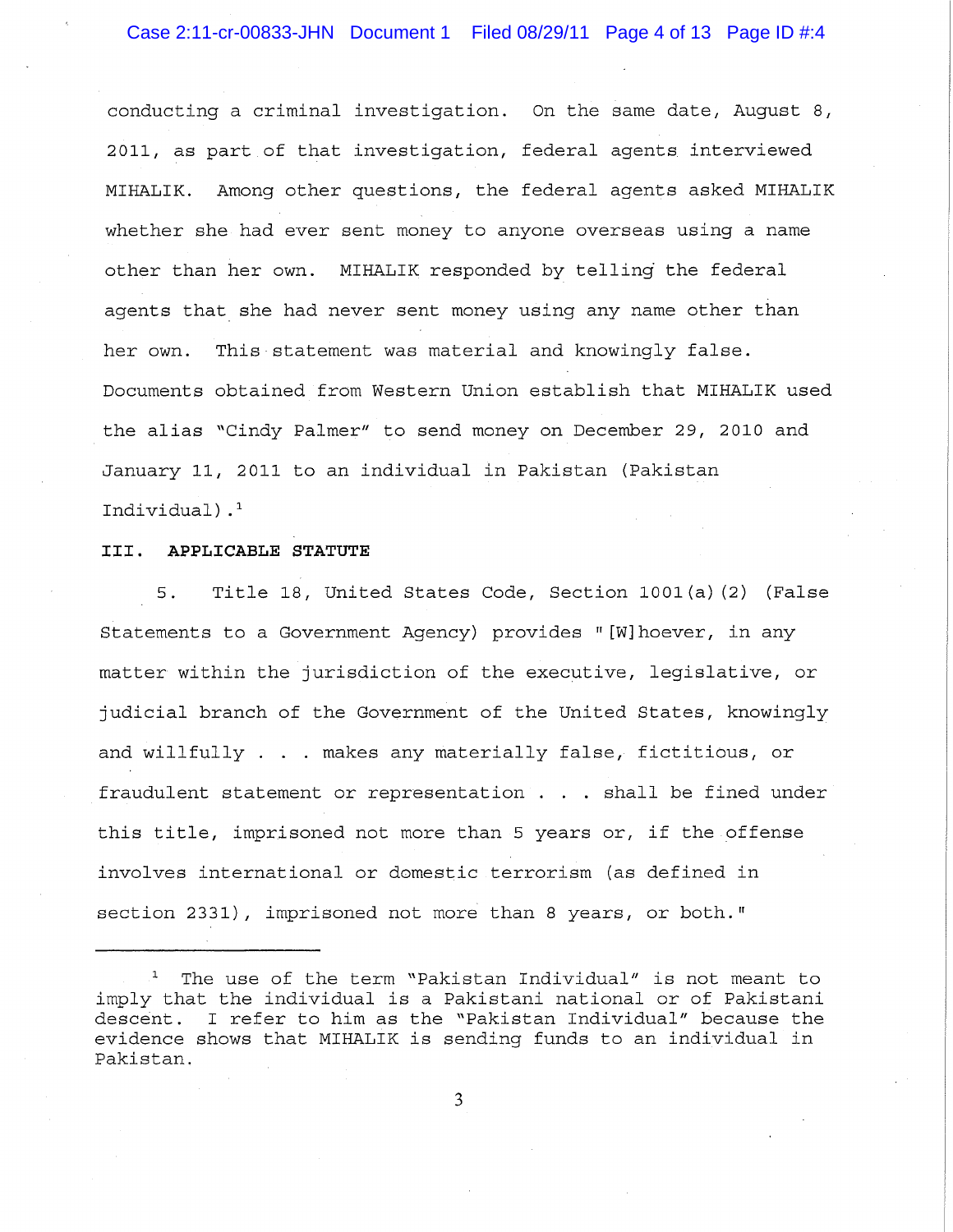#### **IV. AUGUST 8, 2011 INTERVIEW OF MIHALIK AT LAX AIRPORT**

6. On August 8, 2011, an FBI Special Agent and a Homeland Security Investigations (HSI)<sup>2</sup> Special Agent interviewed MIHALIK at the Los Angeles International Airport (LAX). This interview was recorded, and subsequently transcribed. During the interview, MIHALIK provided the following information:

a. MIHALIK was returning from a six-month stay in her, home country of Turkey. MIHALIK departed the United States in mid-February and traveled to Istanbul, Turkey. MIHALIK visited family in Istanbul, Turkey. MIHALIK is a registered pharmacist, and worked at CVS pharmacy in Orange County, California, prior to leaving for Turkey in February 2011. MIHALIK planned to resume her employment as a pharmacist at CVS.

b. MIHALIK is a lawful permanent resident of the United States based on her marriage to her current husband.

7. 'During the interview, MIHALIK made statements about sending money overseas as described further below:

a. MIHALIK stated she sent money via Western Union and Moneygram to two different individuals overseas.

b. MIHALIK stated approximately three years ago she made two or three wire transactions using the Moneygram wire service to a Turkish female named "Netica" in Istanbul, Turkey.

<sup>2</sup> Homeland Security Investigations was known previously as Immigration and Customs Enforcement (ICE).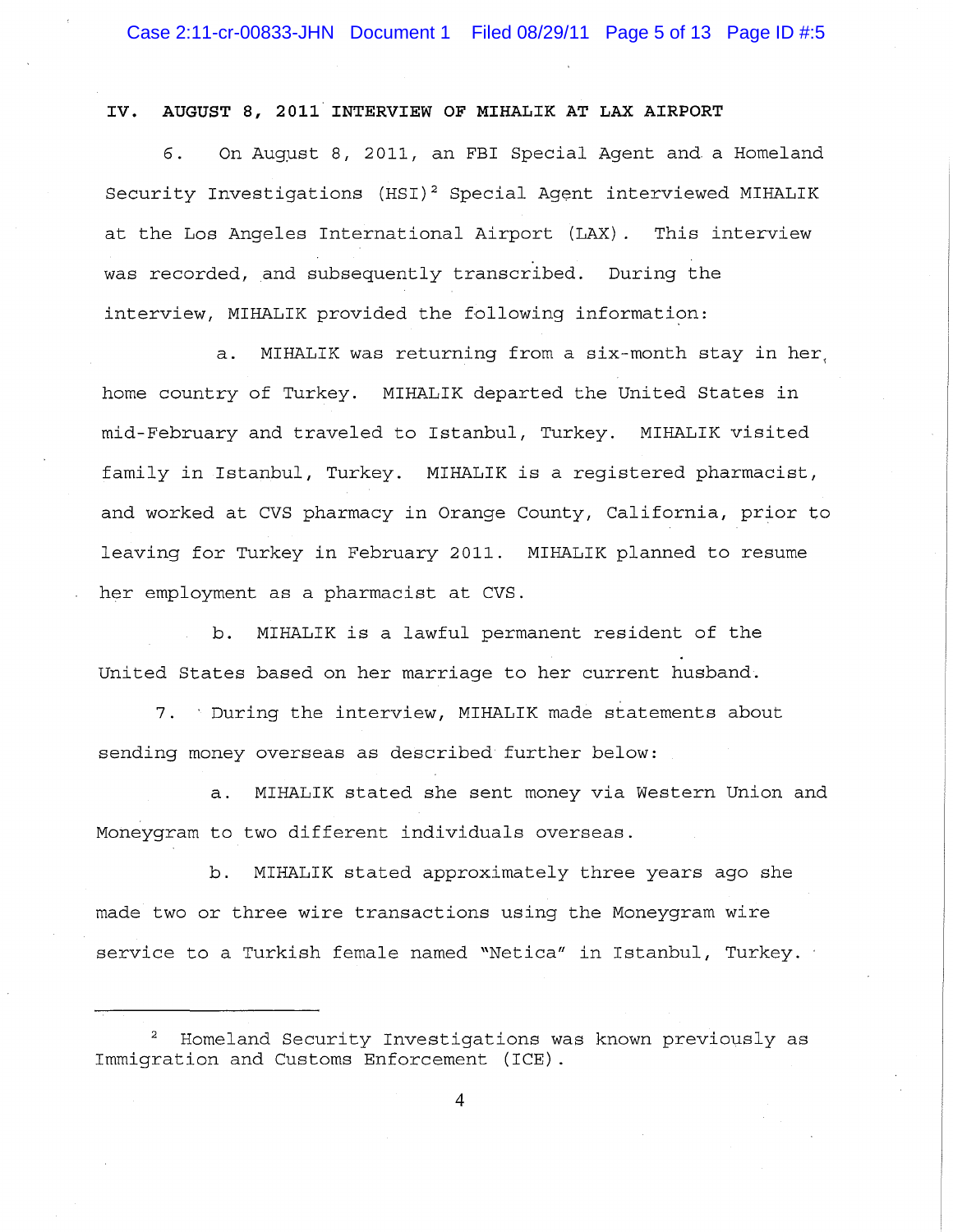## Case 2:11-cr-00833-JHN Document 1 Filed 08/29/11 Page 6 of 13 Page ID #:6

When asked how much money MIHALIK sent "Netica," MIHALIK stated "like 300, 500, 600... something like that..." and that "Netica" is the sister of a male Turkish friend of MIHALIK's named Arda.

c. MIHALIK stated she has only used Western Union on one occasion to send money to an individual overseas. When asked the name of this individual, MIHALIK responded, "Hold on, oh shoot... cause it's not my friend... I don't even know honestly. Eh, this one is my, her sister ... my **friend ...** I know, but I don't know his friend ... Ehh, Natullah something ... I forgot. Ne, Ne, Natullah?."

8. When MIHALIK was asked during the interview how much she sent to Natullah, she made the following statements:

MIHALIK: ... last year. Eh, I don't remember how much ... maybe like, how much ... 600, 700, 500, 7 ... something like that.

AGENT: About 6 or 700, alright.

MIHALIK: Yeah.

AGENT: How many times did you send it there?

MIHALIK: One time.

AGENT: One time, okay. Gotcha. And what was the purpose of that transfer?

MIHALIK: They .. *. no <sup>l</sup>*it was a family friend as I said that needed the money. So we send the money to them.

AGENT: Okay, what did they need the money for?

MIHALIK: They...financial problems, you know other things, you know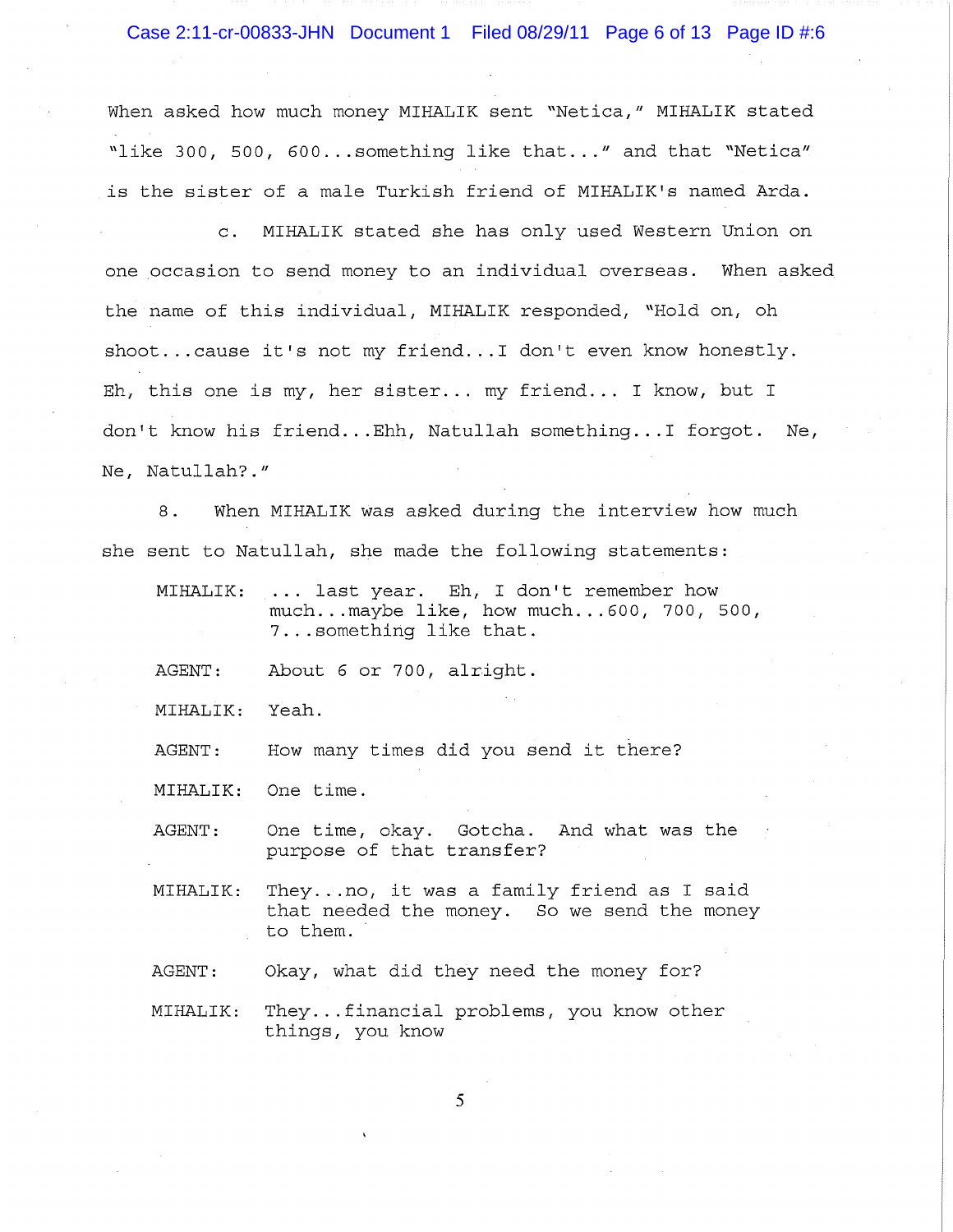Case 2:11-cr-00833-JHN Document 1 Filed 08/29/11 Page 7 of 13 Page ID #:7

AGENT: Okay, gotcha. And how did you find out about that, that person needed the money? Um...somebody...Who told you to send the money to them?

MIHALIK: They **called ...** 

AGENT: That person?

MIHALIK: They called, they called...

AGENT: Natullah?

MIHALIK: No, they called, they called up first of all they called me, you know they said you know they needed the money and stuff, sure yeah I mean actually I always give money but not using Moneygram or stuff like that, mostly you know I give...

9. Later in the interview, when MIHALIK was asked if Natullah was a male or female, MIHALIK made the following statements:

- AGENT: Gotcha, gotcha. What about the, the other um... was it Natullah? Is that a girl or a guy?
- MIHALIK: No, that's, that's eh, that's, that's a family I don't really know too much.
- AGENT: You don't know if it's a guy or a girl?
- MIHALIK: No, no... it should be a lady... but uh, thing is I know (unintelligible)
- AGENT: Okay...did you talk to that person directly? Or uh...
- MIHALIK: Yeah, I, **I ..** . yeah I spoke to them. I yeah, I spoke to them. I spoke to them.

AGENT: Phone? Or Internet? Or...

MIHALIK: Yes, both...yeah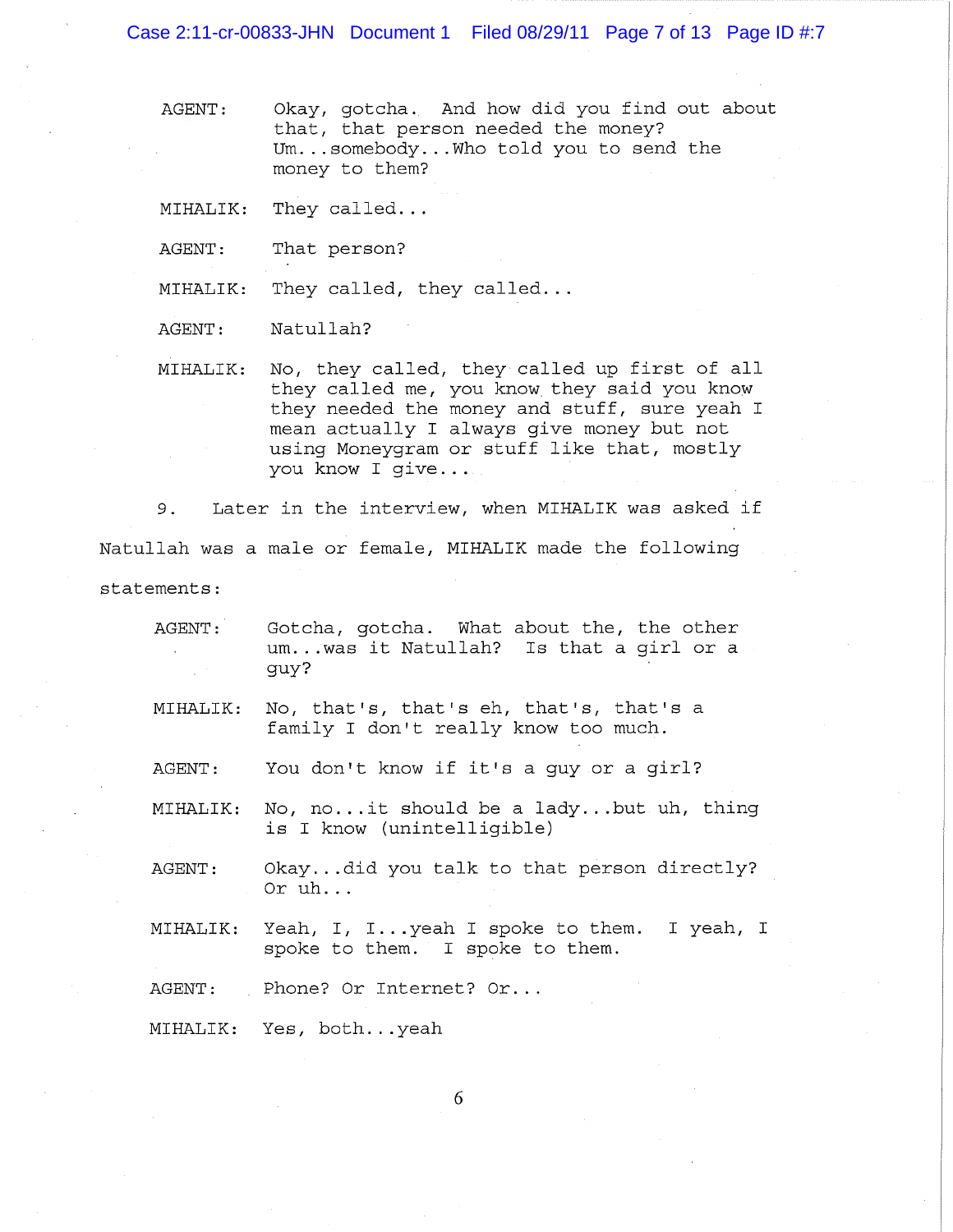Case 2:11-cr-00833-JHN Document 1 Filed 08/29/11 Page 8 of 13 Page ID #:8

10. During the interview, MIHALIK explained that her legal name in the United States is Oytun A. Mihalik, and this is the name that she uses for financial documents, such as bank accounts and credit card companies. In addition, MIHALIK made the following statements regarding her use of aliases:

AGENT: Gotcha, so for your uh, like for banking, your bank statements? ...

MIHALIK: Yeah, all of them like that.

AGENT: It's all these? (The AGENT referred to a piece of paper with her known aliases) .

MIHALIK: Yeah.

AGENT: So when you, like for example when we were talking about the wire transactions and stuff overseas ...

MIHALIK: Yeah, my name.

AGENT: Well what name would you have used for, for like the wire transactions and all that?

MIHALIK: My name... Oytun, yeah.

AGENT: Oytun Mihalik.

MIHALIK: I don't, I don't... I don't use Ayse too much ...

AGENT: Okay

MIHALIK:  $\ldots$  my dad used to say Ayse when I was little, but you know eh... he doesn't, he doesn't say it anymore.

AGENT: So when you use, when you've used Moneygram or Western Union you've **never ...** 

MIHALIK: Yeah, Oytun...Yeah, Oytun...

AGENT: ... you've never used any other names?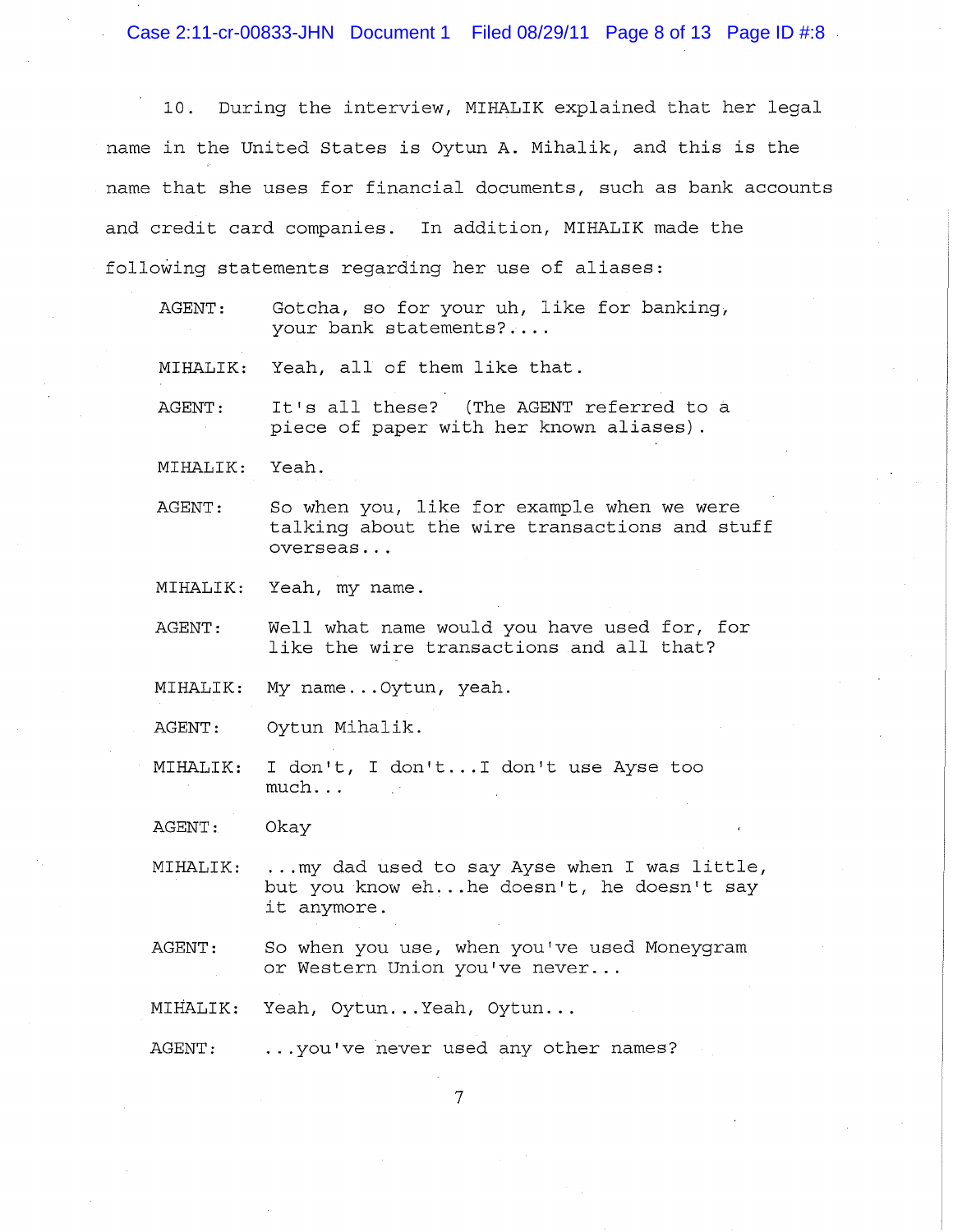MIHALIK: No, my...no

AGENT: ... to send money in, in these... right? MIHALIK: No, my name...just my name, uh huh.

11. At no time during the interview did MIHALIK ever say that she had used the name "Cindy Palmer."

#### **V. WESTERN UNION EVIDENCE**

12. I have reviewed financial records obtained from Western Union. Based on these records and other information I have reviewed from the investigation, I believe that MIHALIK transferred money three times -- on December 21, 2010, December 29, 2010, and January 11, 2011 -- to Pakistan Individual, and that she used the alias "Cindy Palmer" on two of these transfers. From my review of the Western Union records, I know the following about these transfers:

a. On December 21, 2010, at the Western Union money transfer center located at Ralph's Grocery store *#115 <sup>1</sup>*6080 Ball *Road*, Buena Park, California, at approximately 6:23 p.m., MIHALIK, using the name "Oytun Mihalik," sent USD-\$750.00 to a person in Pakistan, the individual referenced in this affidavit as Pakistan Individual. The Western Union receipt for this transaction memorializes that MIHALIK provided telephone number (212) 444-8946 as her contact phone number.<sup>3</sup> The signature on

Records obtained from Verizon Wireless show that telephone number (212) 444-8946 is a cellular telephone number registered to MIHALIK's spouse. During a law enforcement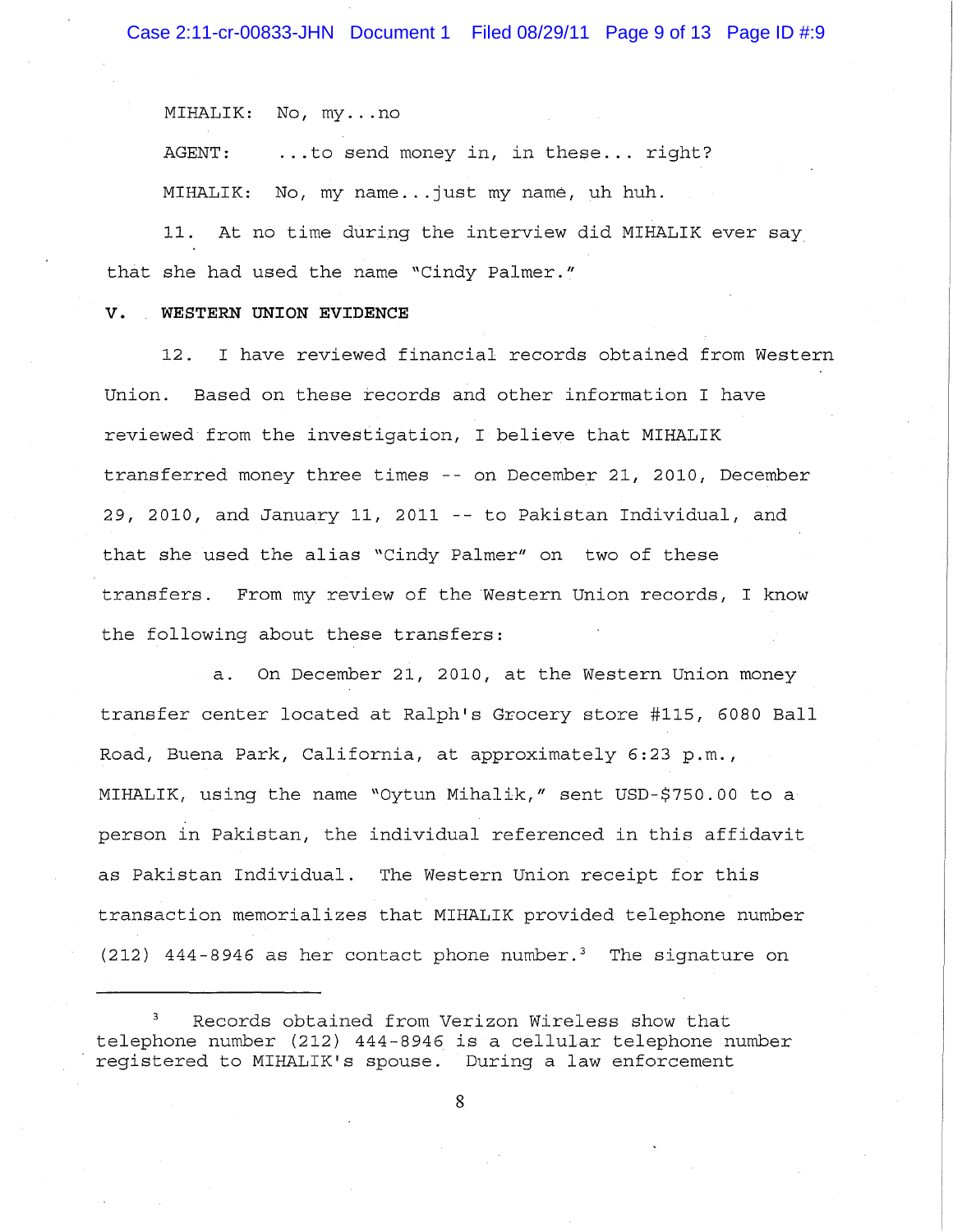## Case 2:11-cr-00833-JHN Document 1 Filed 08/29/11 Page 10 of 13 Page ID #:10

the Western Union receipt is "Oytun Mihalik."

b. On December 29, 2010, at the Western Union money transfer center located at Ralph's Grocery store #115, 6080 Ball Road, Buena Park, California, at approximately 10:20 p.m., MIHALIK, using the name "Cindy Palmer," sent USD-\$600.00 to a person in Pakistan, the individual referenced in this affidavit as Pakistan Individual. The Western Union receipt for this transaction evidences that MIHALIK provided telephone number (562) 325-1654 as her contact phone number.4 Although the sender's name on the Western Union receipt is "Cindy Palmer," the signature on the Western Union receipt, below the printed name "Cindy Palmer," is "Oytun Mihalik."

c. On January 11, 2011, at the Western Union money transfer center located at Ralph's Grocery store #249, 5420 La Palma Ave, La Palma, California, at approximately 10:46 p.m., MIHALIK, using the name "Cindy Palmer," sent USD-\$700.00 to a person in Pakistan, the individual referenced in this affidavit as Pakistan Individual. The Western Union receipt for this transaction evidences that MIHALIK provided telephone number

Information provided by Verizon Wireless indicates that (562) 325-1654 was registered to another individual, not MIHALIK, from April 23, 2008, to July 5, 2011. Verizon Wireless indicates no records showing that (562) 325-1654 was registered to MIHALIK.

interview on August 8, 2011, MIHALIK provided (212) 444-8946 as her personal cellular telephone number. Airline records provided by American Airlines show that MIHALIK provided (212) 444-8946 as her contact telephone number.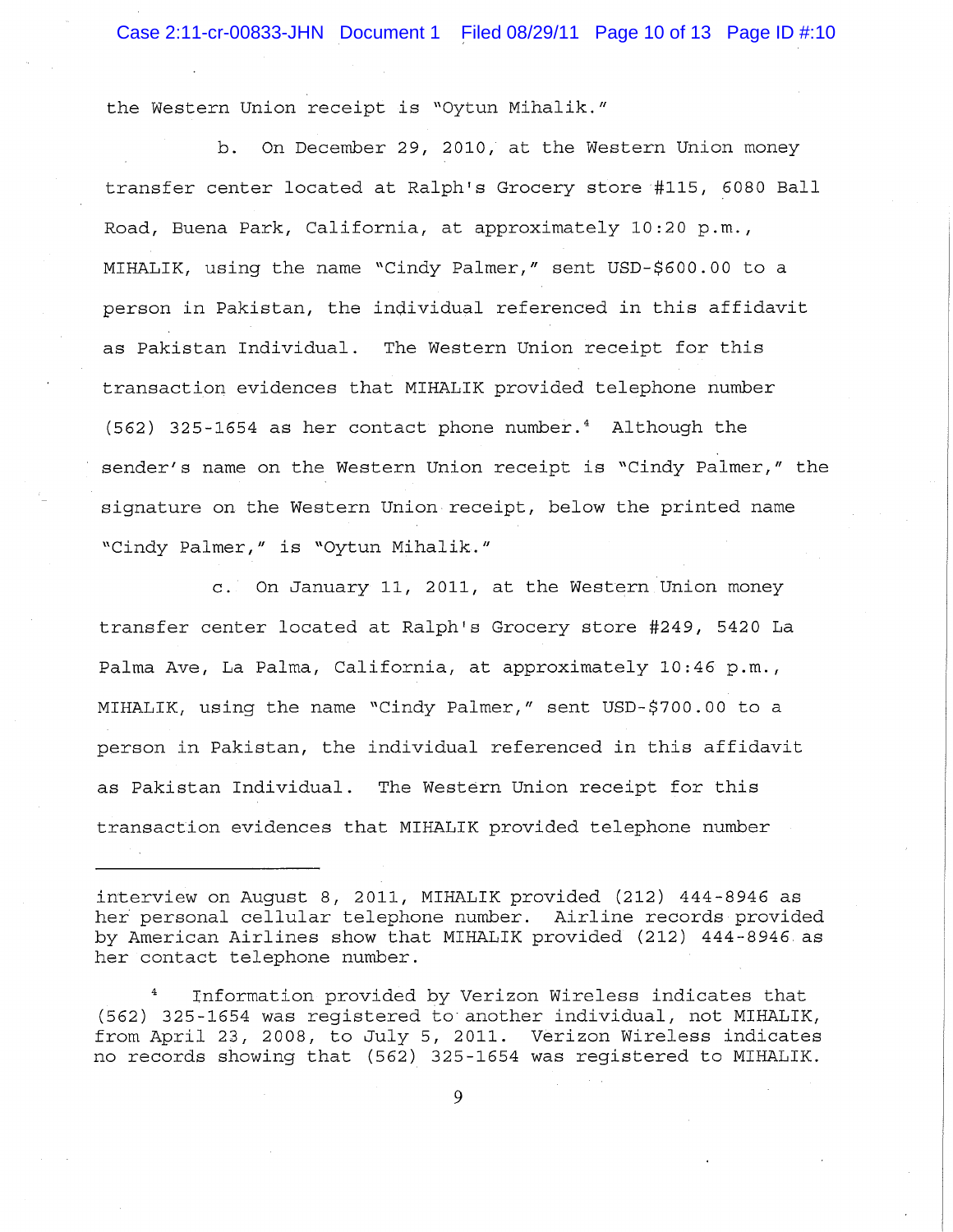(562) 344-2859 as her contact phone number.<sup>5</sup> The signature on the Western Union receipt, below the printed name "Cindy Palmer" is "Cindy Palmer."

#### **VI. ADDITIONAL PROBABLE CAUSE INFORMATION**

13. American Airline passenger records reviewed on August 21, 2011, showed a flight reservation for MIHALIK, departing Los Angeles International Airport on Friday, August 26, 2011, at 7:55 p.m. for Istanbul, Turkey, via London, United Kingdom. The records showed MIHALIK to be flying alone, and not to have a return flight reservation. MIHALIK did not take this flight.

14. On August 26, 2011, at approximately 9:00 a.m., MIHALIK and her spouse came to the Santa Ana, California, HSI office for a previously-scheduled interview that was scheduled, and that MIHALIK agreed to attend, after the August 8, 2011 interview at LAX. During this interview on August 26, 2011, Special Agents with the FBI and HSI interviewed MIHALIK and her spouse about the nature of their marriage. (MIHALIK's permanent residency status was predicated on her marriage to her current spouse and there were, and are, questions about the legitimacy of that marriage.) During the interview, MIHALIK agreed to return to the HSI office on September 8, 2011, for another interview at which time she would supply additional documentation pertaining to her previous

<sup>5</sup> Information provided by U.S. TelePacific Corporation indicates that (562) 344-2859 is a telephone number which is not currently registered to anyone.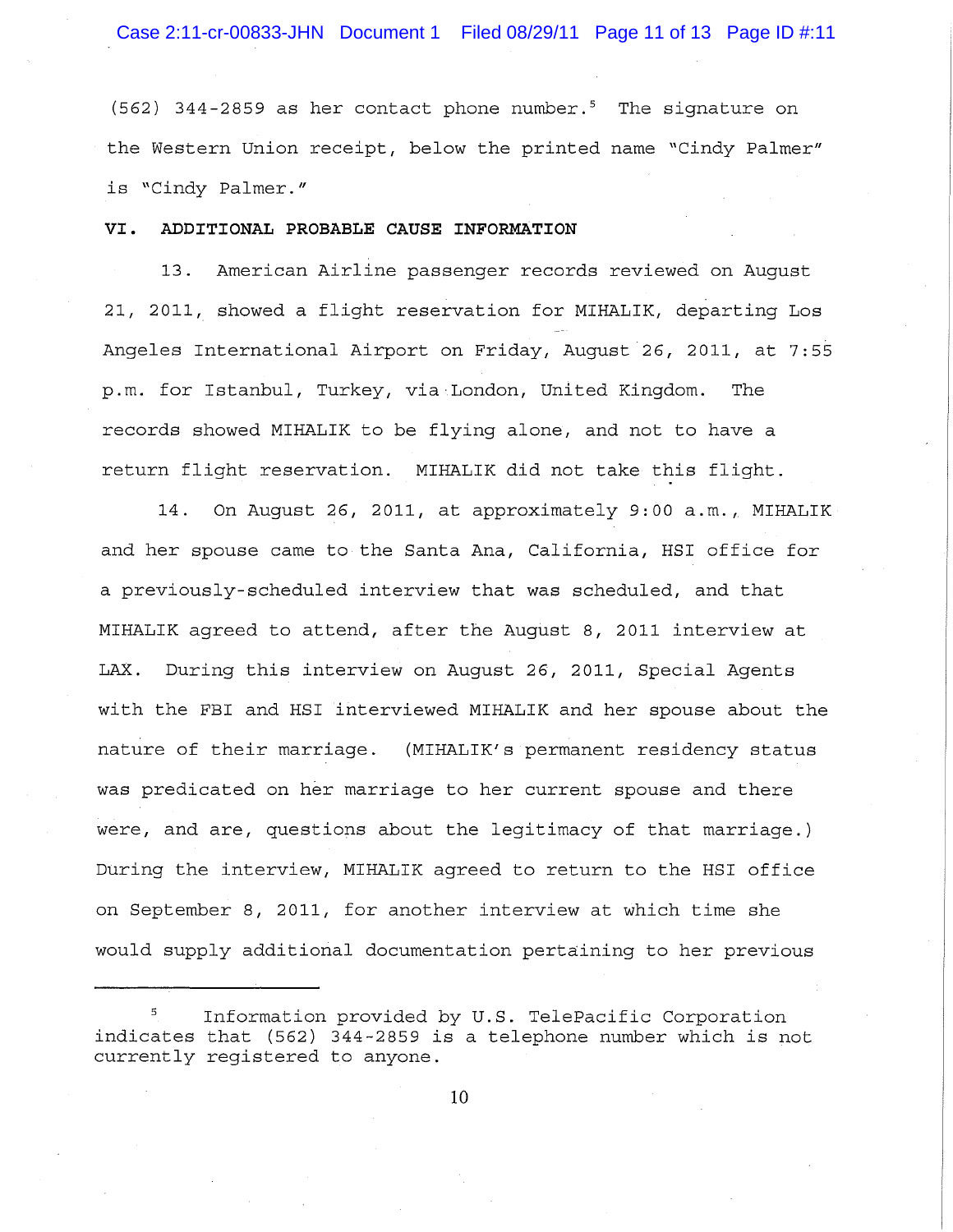marriage and establishing the legitimacy of her current marriage.

15. On August 27, 2011, MIHALIK went to LAX, at which time she provided the following information to federal agents. MIHALIK told the agents that she was planning to leave the Los Angeles, California area and travel to Instanbul, Turkey via an international flight; that she had the intention of leaving the United States permanently and relocating to Turkey; and that she did not tell her husband that she was leaving for Turkey, but did call him on her cellular telephone from LAX to say goodbye.

### VII. CONCLUSION

16. Based on my training and experience, and the facts contained in this affidavit, I believe that there is probable cause to believe that OYTUN AYSE MIHALIK, aka Ayse Akin, aka Ayse Oytun Akin, aka Ayje Oytun Akin, aka Oytun Akin, aka Ayse Mihalik, aka Oytun A. Mihalik, aka Cindy Palmer (MIHALIK) made a

11

*II* 

*II* 

*II* 

*. II* 

*II* 

*II* 

*II* 

*II* 

*II*